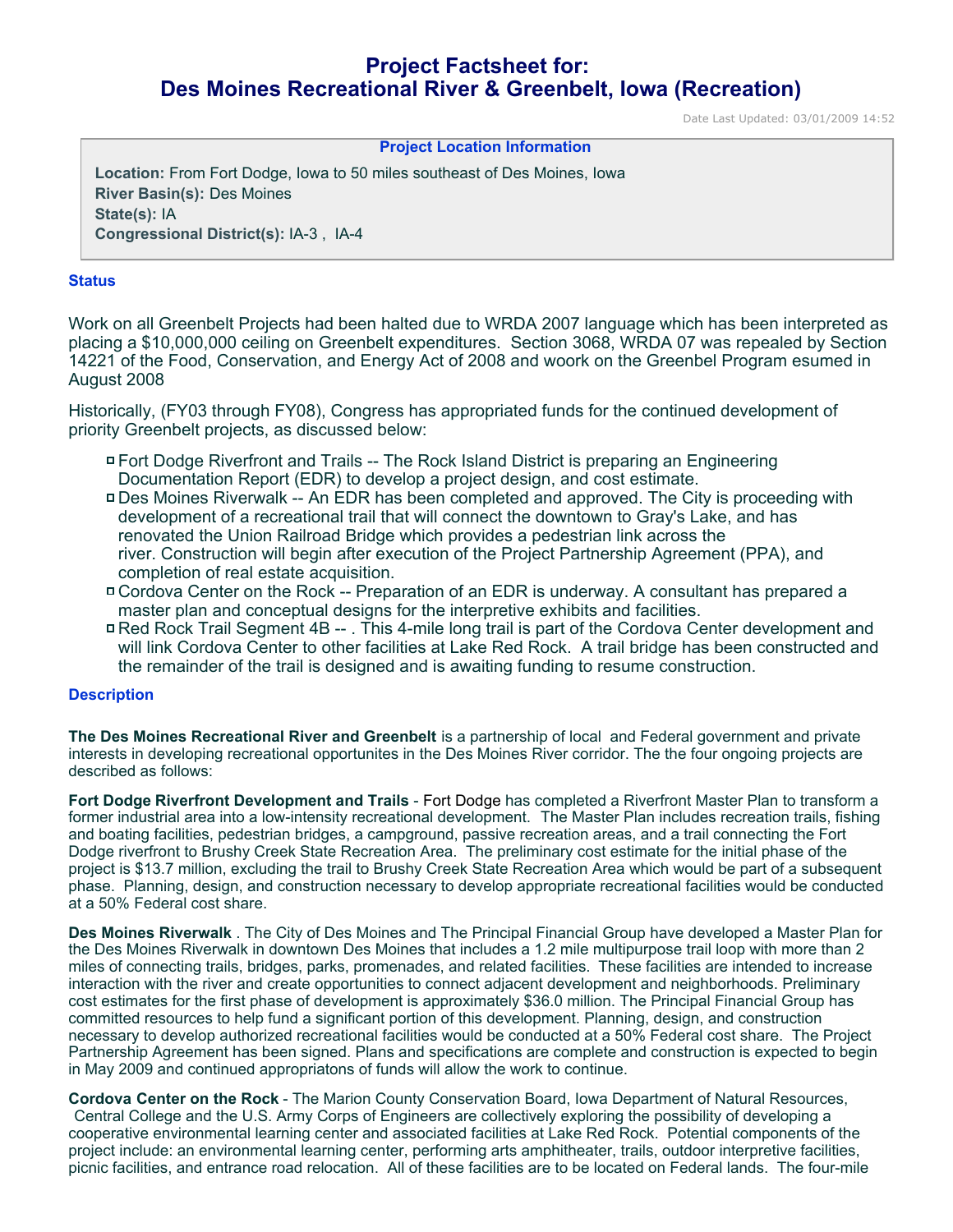long Volksweg Trail Expansion (Red Rock Trail 4B), will connect the Cordova Center area with other Lake Red Rock facilities. The cost estimates for the Cordova Center development and Red Rock Trail 4B are \$35.6 million and \$7.7 million, respectively. That portion of the Cordova Center which is designated for use as the environmental learning center, is not eligible for cost sharing under current Corps regulations. Planning for appropriate recreational facilities is being conducted at 100% Federal expense. Design and construction of these facilities will require that a Project Partnership Agreement be signed and that a non-Federal cost share be provided.

**Simon Estes Amphitheater Americans with Disabilities Act (ADA) Improvements -** A platform lift, designated wheelchair seating, ramp to the stage, and assistive listening devices were added to meet Department of Justice requirements. Construction is complete.

### **Summarized Financial Data**

| <b>SUMMARIZED FINANCIAL DATA:</b>  | <b>CONSTRUCTION</b> |
|------------------------------------|---------------------|
|                                    |                     |
| <b>Estimated Federal Cost</b>      | \$83,750,000        |
| <b>Estimated Non-Federal Cost</b>  | \$43,066,000        |
| <b>Total Estimated Cost</b>        | \$126,816,000       |
|                                    |                     |
| Allocation through FY 2008         | \$29,130,000        |
| Allocation for FY 2009 (Tentative) | \$,3,828,000        |
| Budget Request for FY 2010         | <b>TBD</b>          |
| Balance to Complete after FY 2010  | <b>TBD</b>          |
|                                    |                     |

### **Major Work Item (This Fiscal Year)**

**FY 2008:** Program has been restarting with the repeal the deauthorizing language in WRDA. The PPA for Des Moines River Front has been approved and is scheduled to be signed in September 2008.

### **Major Work Item (Next Fiscal Year)**

**FY 2009:** Not in the President's Budget. Carry over funds from 2008 will be used to complete preconstruction engineering and design activities for Fort Dodge Riverfront and Trails, initiate construction of the Des Moines Riverwalk, continue preconstruction engineering and design activities for Cordova Center, and continue construction of Red Rock Trail Segment 4B as described in the 2008 Annual Program Management Report .

### **Authority**

CG - Construction General -- Public Law 99-88, Supplemental Appropriations Act, 1985, Joint Explanatory Statement of the Committee of Conference accompanying the Conference Report for H.R. 2577; Section 203 of the Flood Control Act of 1958 as modified by Section 111 of the Water Resources Development Act (WRDA) 1976; Section 102 of Public Law 99-500; Section 604 of WRDA 1986; Section 122 of Public Law 108-7, and Section 14221, FCE&E Act 2008.

### **Additional Information**

The Environmental Learning Center and other components of Cordova Center at Lake Red Rock are not eligible to be constructed with federal funds under current Corps of Engineers regulations.

Continued Funding will allow the priority projects to move forward.